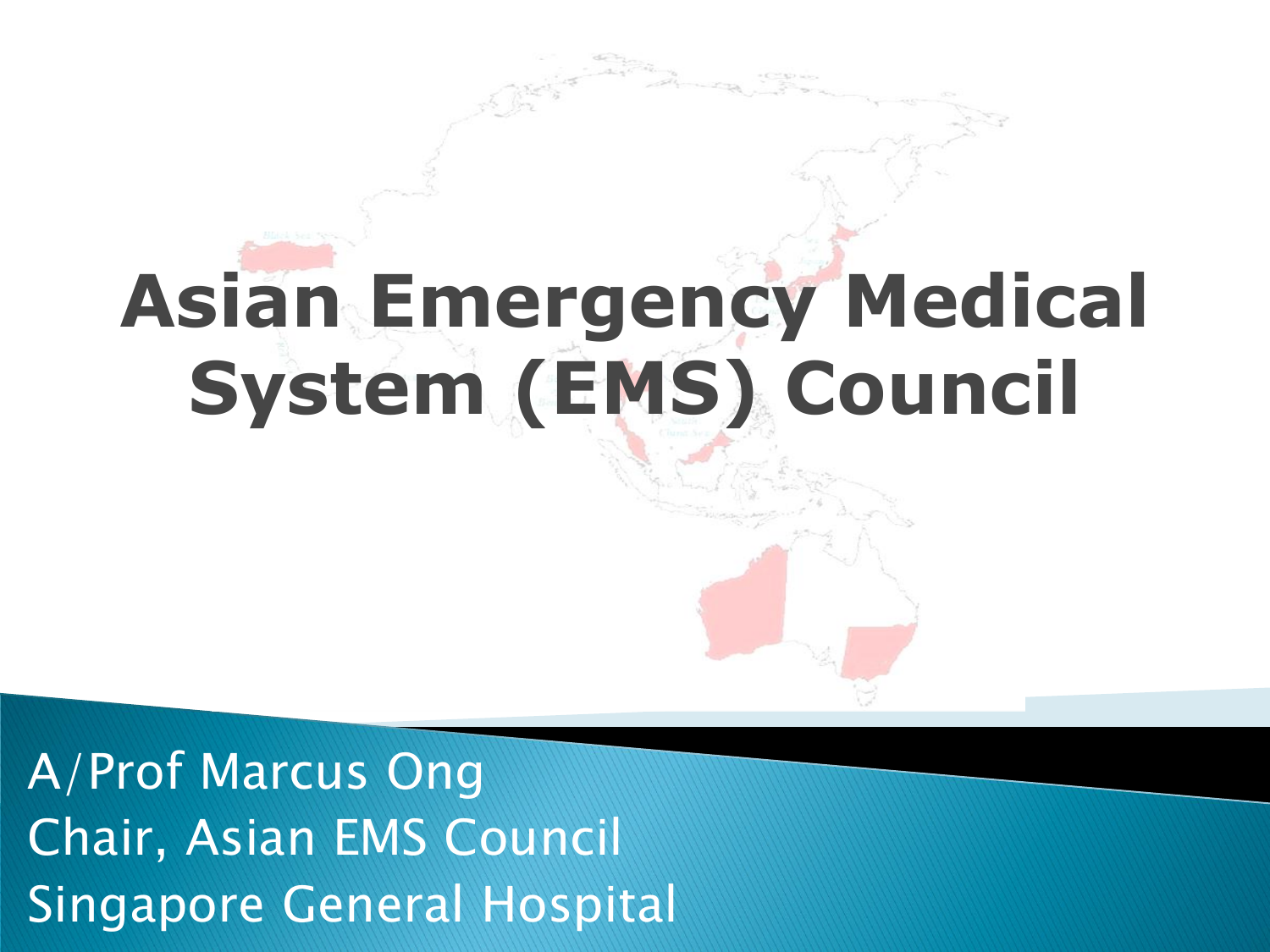|                         | <b>AGENDA</b>                                                         | <b>UPDATE BY/</b>   |
|-------------------------|-----------------------------------------------------------------------|---------------------|
| S/N                     |                                                                       | <b>REQUESTED BY</b> |
|                         | <b>CONSTITUTION OF AEMSC</b>                                          |                     |
| 1.1                     | Update on constitution of AEMSC and criteria for membership           | A/Prof Marcus Ong   |
| $\overline{2}$          | <b>UPDATES BY REGIONAL CHAPTERS</b>                                   |                     |
|                         |                                                                       |                     |
|                         | Updates from each regional chapter                                    |                     |
|                         | East Asia<br>a.                                                       | Prof Tanaka         |
| 2.1                     | South East Asia<br>b.                                                 | Dr Nausheen         |
|                         | South Asia<br>$\mathsf{C}$ .                                          | Dr Subroto Das      |
|                         | d.<br>Middle East                                                     | Dr Naroo            |
| $\overline{\mathbf{3}}$ | ASIAN EMS JOURNAL/ AEMSC WEBPAGE                                      |                     |
| 3.1                     | Update on progress of Asian EMS Journal                               | Dr Subroto Das      |
| 3.2                     | Update on Asian EMS Council webpage                                   | Dr Subroto Das      |
| $\overline{\mathbf{4}}$ | DEVELOPING PAN-ASIAN TRAUMA OUTCOMES STUDY (PATOS)                    | A/Prof Sang Do Shin |
| $\overline{5}$          | FUTURE ASIAN EMS COUNCIL MEETINGS                                     |                     |
|                         |                                                                       |                     |
|                         | <b>Korea</b>                                                          |                     |
|                         | 21 August:                                                            |                     |
|                         | PAROS meeting                                                         | Dr Kyoung Jun Song  |
|                         | <b>AEMSC</b> meeting                                                  |                     |
|                         | PAROS dinner                                                          |                     |
|                         | 22 August:                                                            |                     |
|                         | Summer symposium of Korean council of EMS physicians (for EMTs)       |                     |
|                         | Dispatcher Course                                                     |                     |
|                         | 23 August:                                                            |                     |
|                         | Summer symposium of Korean council of EMS physicians (for physicians) |                     |
| 5.1                     | International symposium : "Quality control of dispatch center"        |                     |
|                         |                                                                       |                     |
|                         | Tokyo                                                                 |                     |
|                         | 21-23 October: JAAM annual meeting/ EMS Director Workshop/ EMS        |                     |
|                         | Dispatcher Course                                                     |                     |
|                         | 22 October: PAROS meeting                                             | Prof Tanaka         |
|                         | 23 October: Asian EMS Council Meeting                                 |                     |
|                         | 23-25 October: ACEM 2013                                              |                     |
|                         |                                                                       |                     |
|                         | Goa, India                                                            |                     |
|                         | 16-19 October 2014                                                    | Dr Subroto Das      |
| $6\phantom{1}6$         | ASIAN EMS COUNCIL EXCO ELECTION                                       |                     |
| $\overline{7}$          | REGIONAL GROUP DISCUSSION                                             |                     |
|                         | East Asia<br>a.                                                       | All                 |
|                         | b.<br>South East Asia                                                 |                     |
| 7.1                     | South Asia<br>c.                                                      |                     |
|                         |                                                                       |                     |

d. Middle East Control of the East Control of the East Control of the East Control of the East Control of the E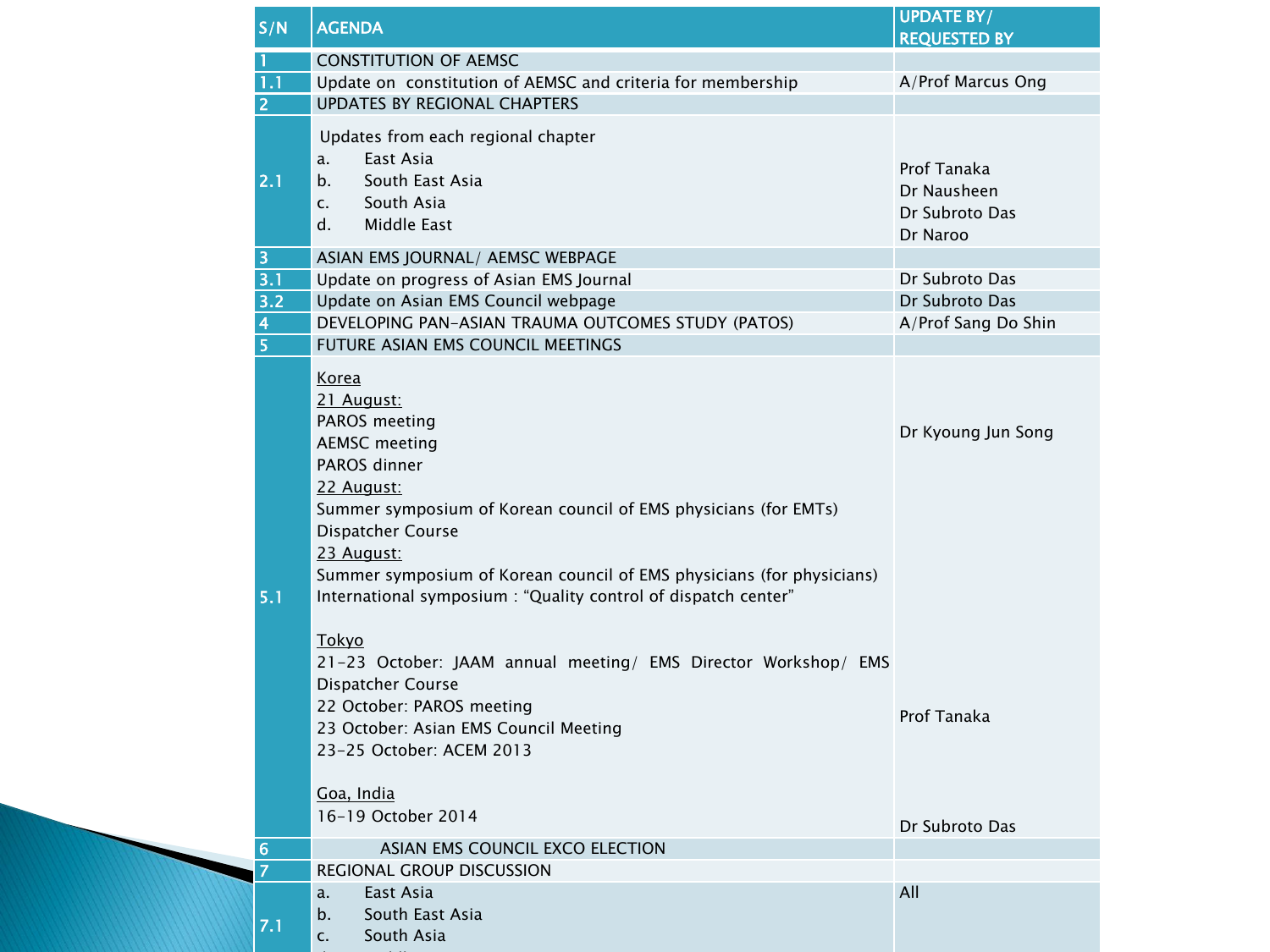#### Mission

- •Promote sharing of experience of other EMS systems
- •Act as advocates for EMS to different communities
- •Create opportunities for education and training for EMS physicians and providers
- •Collaborate with each other for advancement of EMS systems
- •Undertake research projects on pre-hospital care

### Vision

Improving outcomes for pre-hospital and emergency care across the Asia-Pacific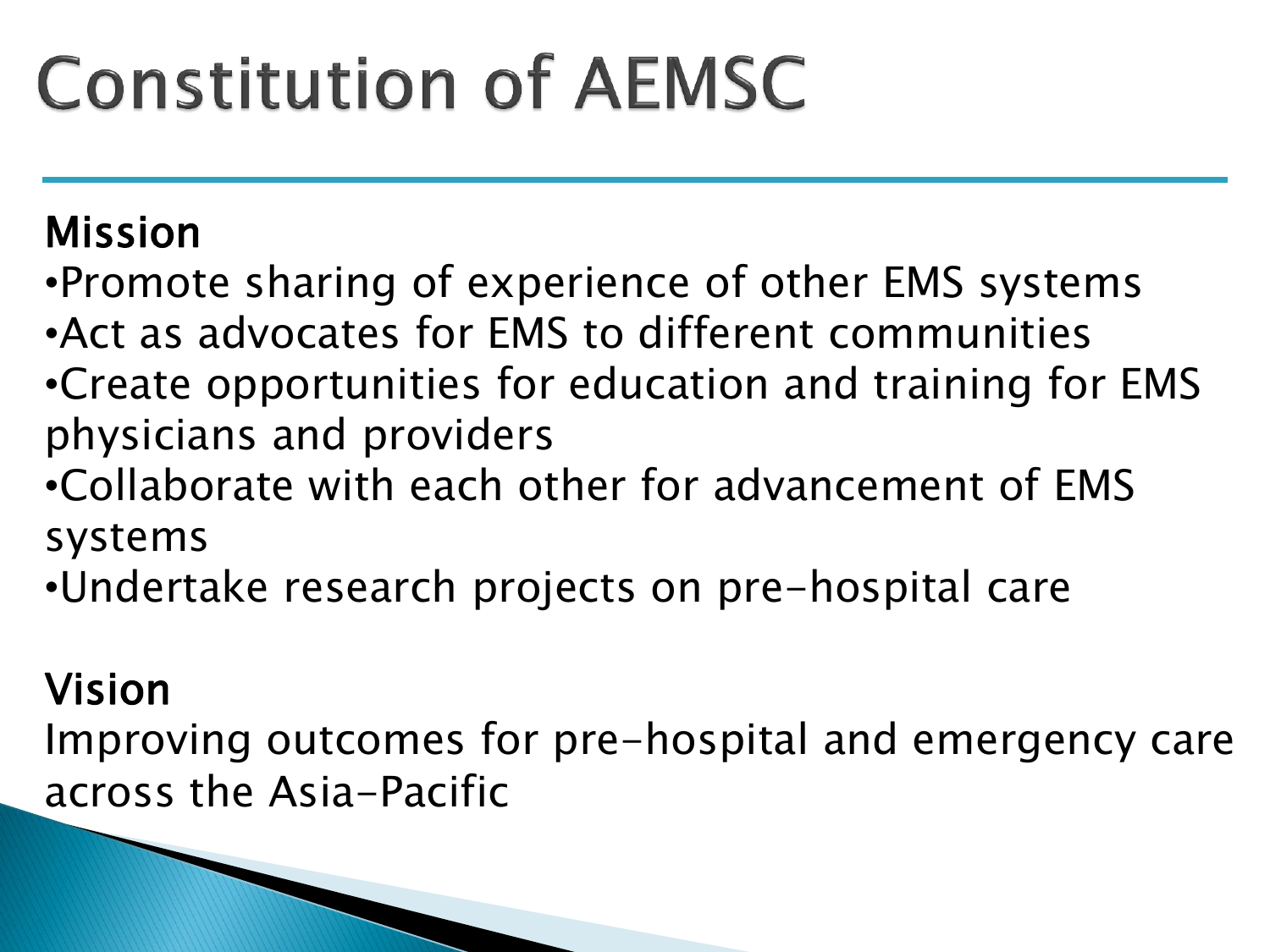### BOARD MEMBERS Current Members

- Chair: Marcus Ong (Singapore)
- Vice Chair: Hideharu Tanaka (Japan)
- Secretary: Ng Yih Yng (Singapore)
- Axel Siu (Hong Kong)
- Nathida Sumetchotimaytha (Thailand)
- Omer Al Sakaf (UAE)
- Junaid Razzak (Pakistan)
- Patrick Ko (Taiwan)
- Chiang Wen Chu (Taiwan)
- Kyoung Jun Song (Korea)
- Cai Wen Wei (China)
- Dr Sarah Abdul Karim (Malaysia)
- A/Prof Paul Middleton (Australia)
- Dr Tatsuya Nishiuchi (Japan)
- Dr Ali Haedar (Indonesia)

#### ADVISORY MEMBERS

- Ron Pirrallo (USA)
- Ritu Sahni (USA)
- David Cone (USA)
- Ex-Officio: Sang Do Shin (Korea)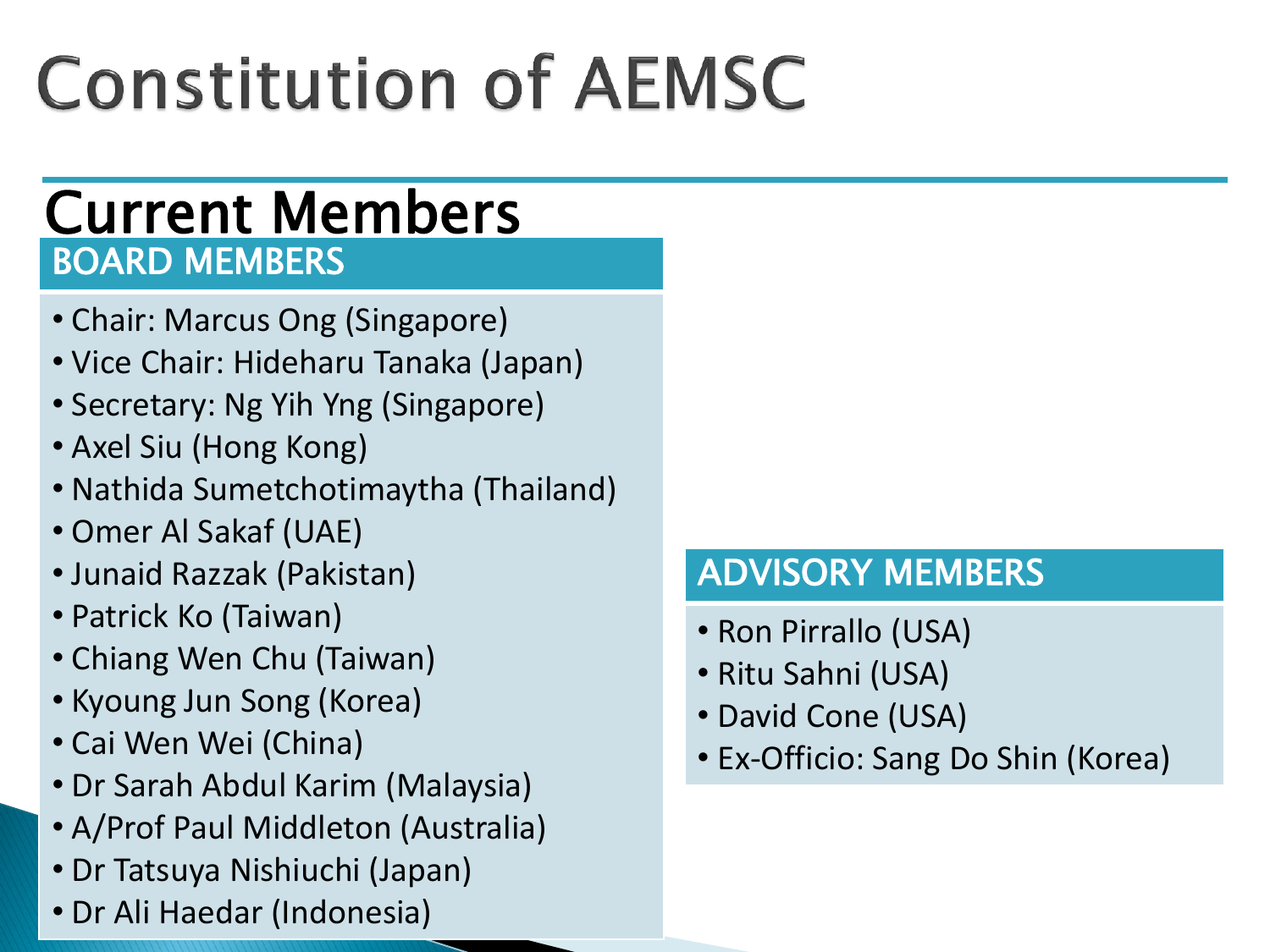| <b>Designation</b>               | <b>Description</b>                                                                                                                                                                                                              |  |  |
|----------------------------------|---------------------------------------------------------------------------------------------------------------------------------------------------------------------------------------------------------------------------------|--|--|
| Chairman                         | Provides the overall strategic direction of the Council<br>$\bullet$<br>Chairs Board meeting discussions<br>$\bullet$                                                                                                           |  |  |
| <b>Vice Chairman</b>             | Supports the Chairman in providing the overall strategic direction of<br>$\bullet$<br>the Council<br>Default delegated person to chair Board meeting discussions in the<br>$\bullet$<br>absence of the Chairman                 |  |  |
| <b>Secretary General</b>         | Provides overall support in secretary-related matters not limited to<br>$\bullet$<br>taking of minutes at Board meetings<br>Will be supported by secretariat in terms of administrative duties and<br>$\bullet$<br>coordination |  |  |
| <b>Regional Chapter Chairs</b>   | Actively participate in discussions and organising regional Council<br>$\bullet$<br>activities                                                                                                                                  |  |  |
| <b>Editorial Committee Chair</b> | Supports publications (e.g. scientific papers, newsletters, etc.) of the<br>$\bullet$<br>Council                                                                                                                                |  |  |
| <b>Program Committee Chair</b>   | Supports and organises events (conferences, forums, etc.) advocating<br>$\bullet$<br><b>EMS</b>                                                                                                                                 |  |  |
| <b>Education Committee Chair</b> | Develops educational curriculum for EMS physicians and providers<br>$\bullet$<br>Organises training workshops and courses for EMS physicians and<br>$\bullet$<br>providers                                                      |  |  |
| <b>Advisory member</b>           | Shares expertise with Board on EMS-related matters<br>$\bullet$                                                                                                                                                                 |  |  |
| Ex-officio                       | Advises the Board on matters of importance to the Council<br>$\bullet$                                                                                                                                                          |  |  |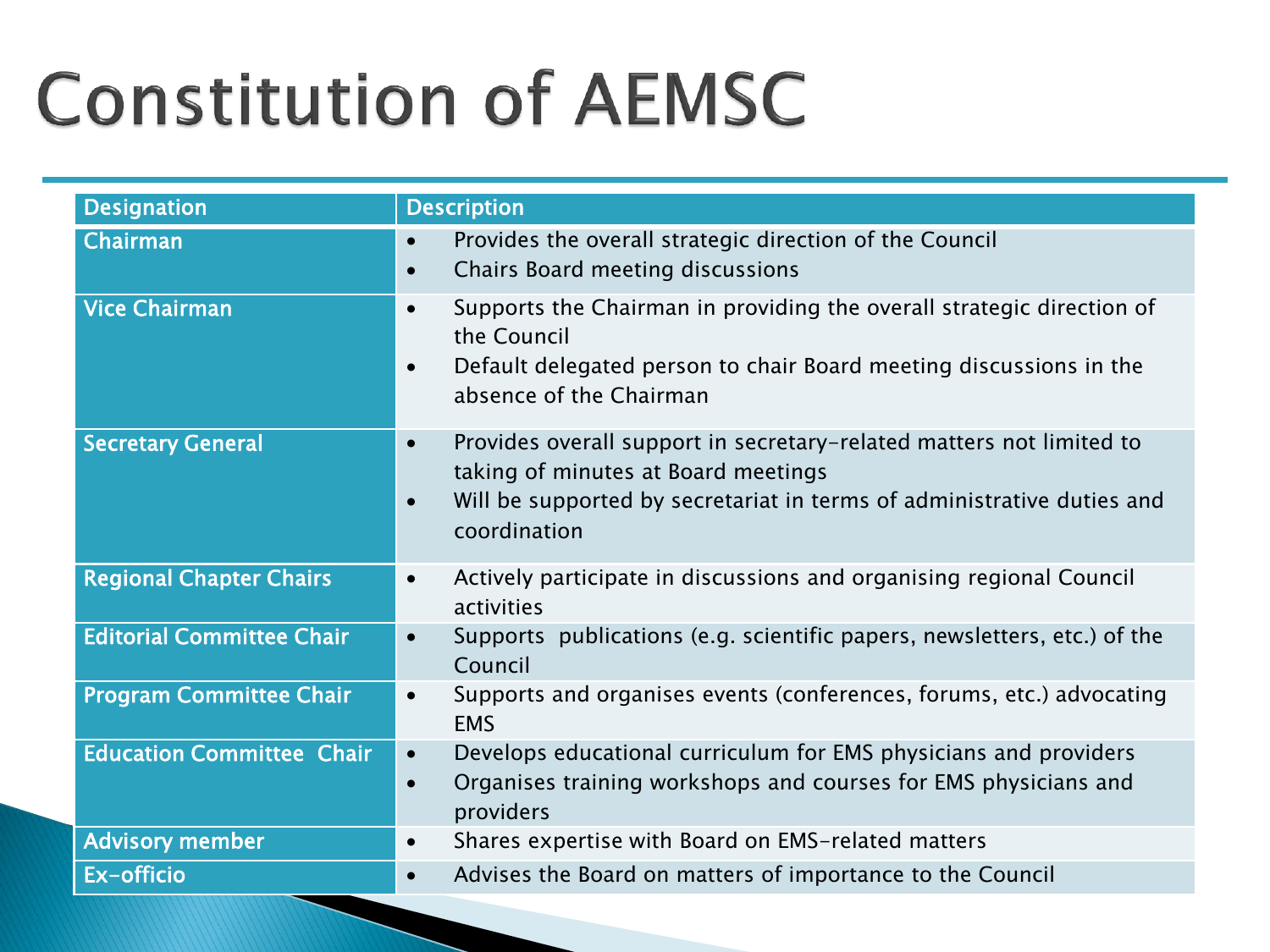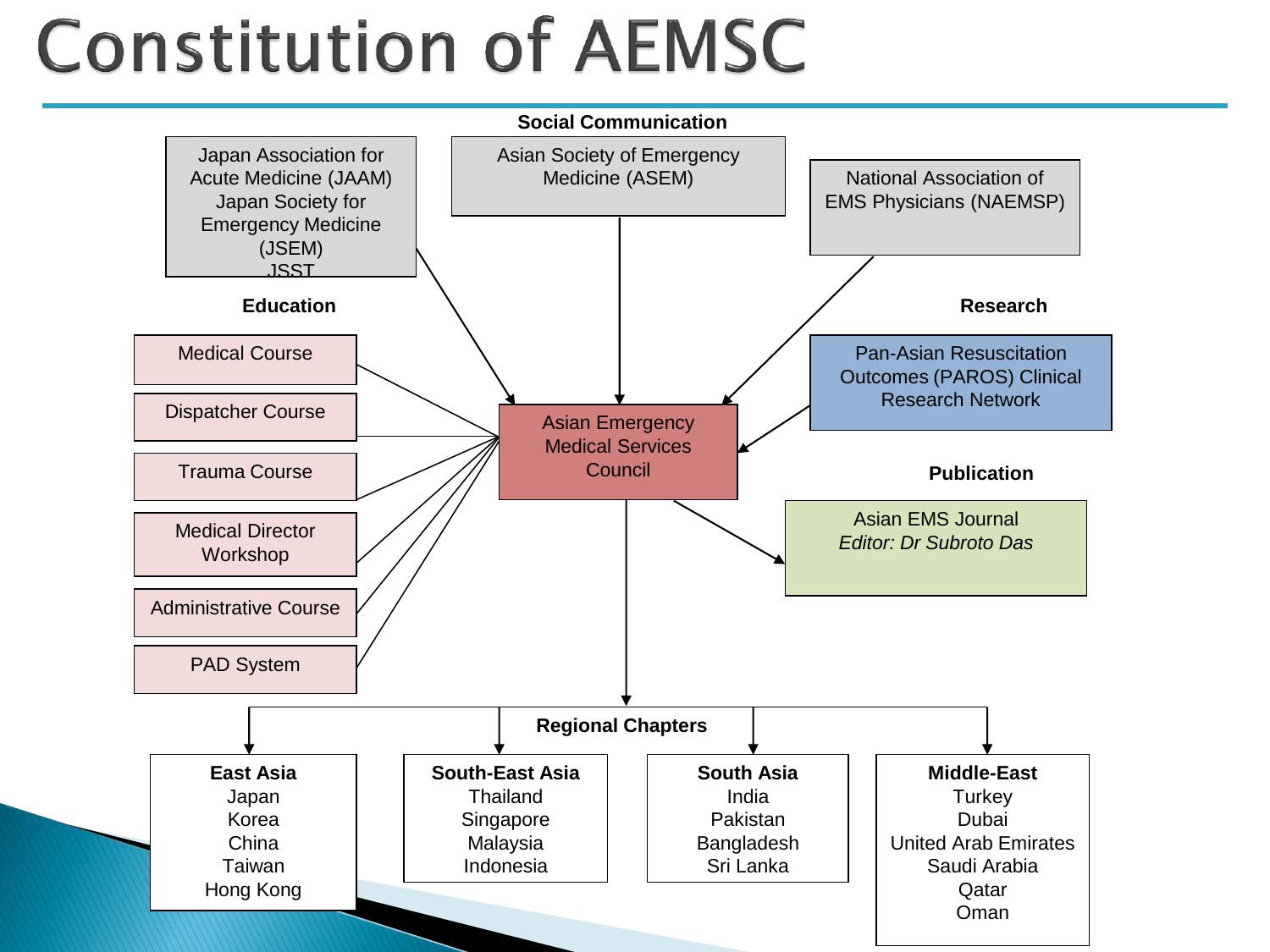#### Regional Chapters

#### East Asia

Chair: Dr Nishiuchi

Vice Chair: Dr Kyung Won Lee/ Dr Lin Chih-Hao

Secretary: not nominated yet

#### South-East Asia

Chair: Dr Teo Aik Howe (Dr Teo suggested Dr Sarah to take over)

Vice Chair: Dr Ali Haedar

Secretary: Dr Nausheen Edwin Doctor

#### South Asia

Chair: Dr Subroto Das

Secretariat: Lifeline Foundation

#### Middle-East

Dr Omer

A committee will be formed after further discussion with other members from the participating regions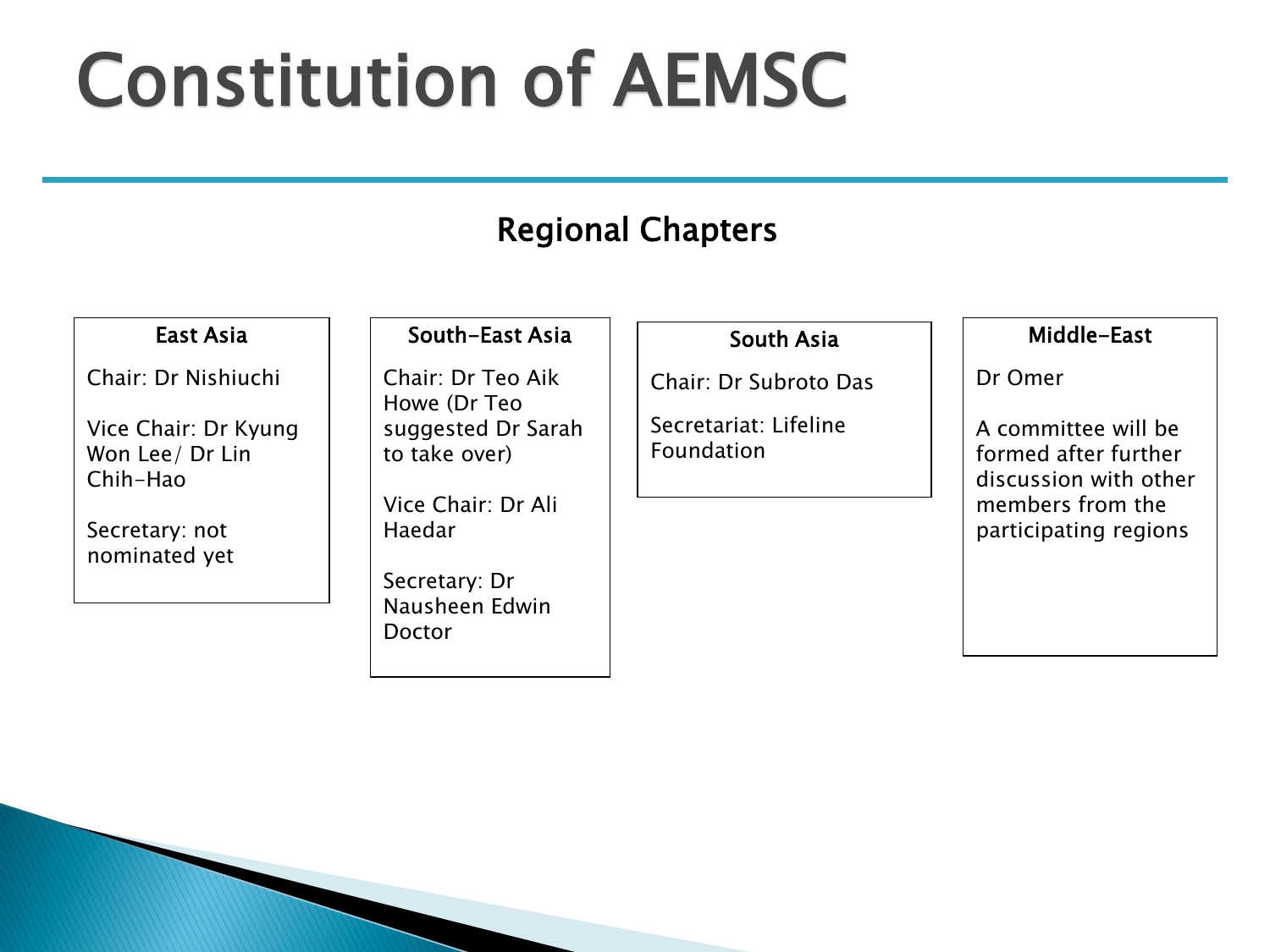## **Election of Subcommittee**

- Each regional chapter will elect an executive committee with one representative from each country.
- The executive committee from each regional chapter may send a representative to attend the Asian Society of Emergency Medicine Board meetings, subject to the Board's approval.